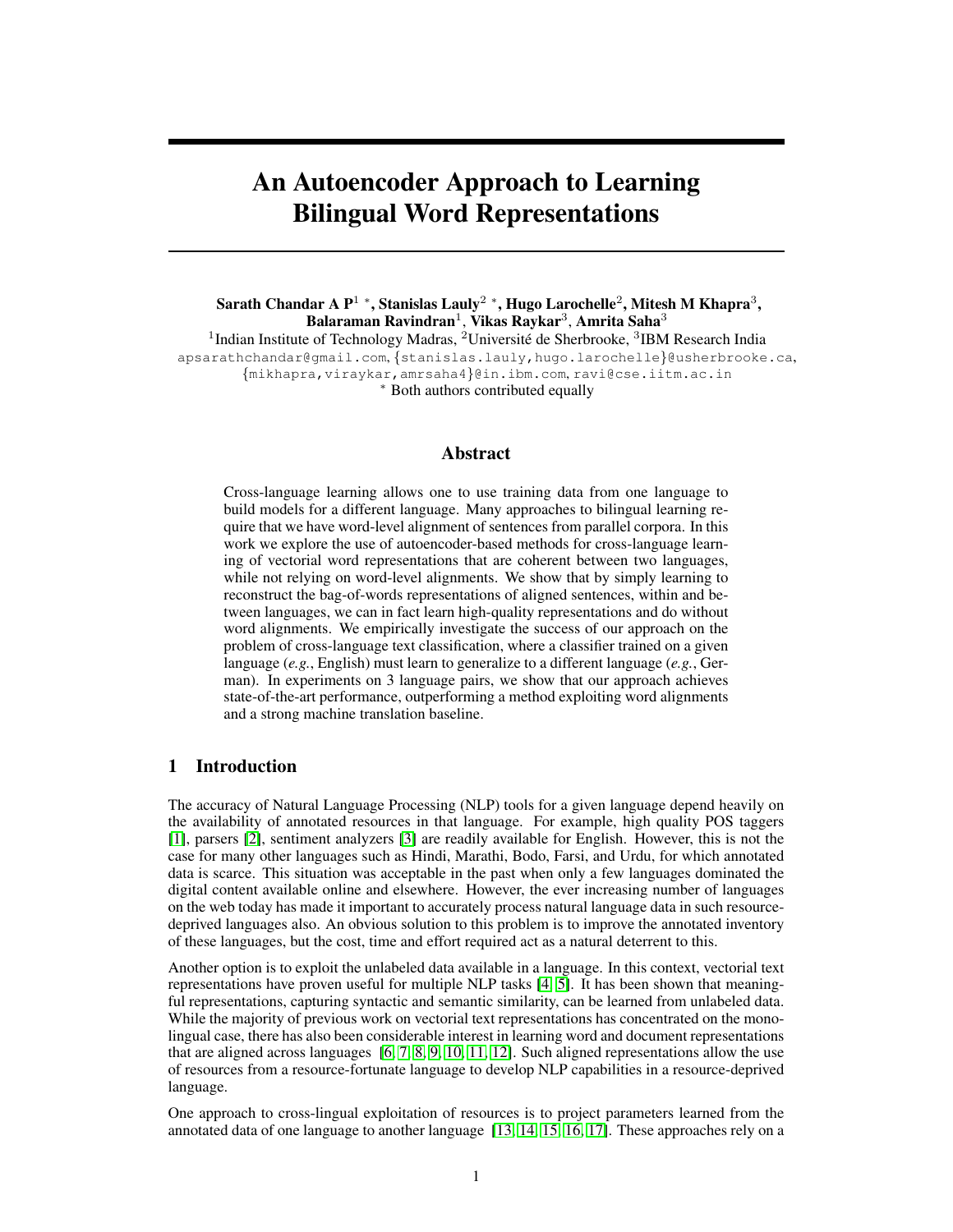bilingual resource such as a Machine Translation (MT) system. Recent attempts at learning common bilingual representations [9, 10, 11] aim to eliminate the need of such an MT system. A common property of these approaches is that a *word-level alignment* of translated sentences is leveraged to derive a regularization term relating word embeddings across languages. Such methods not only eliminate the need for an MT system but also outperform MT based projection approaches.

In this paper, we experiment with methods that learn bilingual word representations *without word-toword alignments* of bilingual corpora during training. Unlike previous approaches, we only require aligned sentences and do not rely on word-level alignments (e.g., extracted using GIZA++, as is usual), simplifying the learning procedure. To do so, we propose and investigate bilingual autoencoder models, that learn hidden encoder representations of paired bag-of-words sentences that are not only informative of the original bag-of-words but also predictive of the other language. Word representations can then easily be extracted from the encoder and used in the context of a supervised NLP task. Specifically, we demonstrate the quality of these representations for the task of cross-language document classification, where a labeled data set can be available in one language, but not in another one. As we'll see, our approach is able to reach state-of-the-art performance, outperforming a method exploiting word alignments and a strong machine translation baseline.

## 2 Autoencoder for Bags-of-Words

Let x be the bag-of-words representation of a sentence. Specifically, each  $x_i$  is a word index from a fixed vocabulary of  $V$  words. As this is a bag-of-words, the order of the words within  $x$  does not correspond to the word order in the original sentence. We wish to learn a  $D$ -dimensional vectorial representation of our words from a training set of sentence bags-of-words  $\{x^{(t)}\}_{t=1}^{T}$ .

We propose to achieve this by using an autoencoder model that encodes an input bag-of-words x with a sum of the representations (embeddings) of the words present in x, followed by a non-linearity. Specifically, let matrix W be the  $D \times V$  matrix whose columns are the vector representations for each word. The encoder's computation will involve summing over the columns of W for each word in the bag-of-word. We will denote this encoder function  $\phi(\mathbf{x})$ . Then, using a decoder, the autoencoder will be trained to optimize a loss function that measures how predictive of the original bag-of-words is the encoder representation  $\phi(\mathbf{x})$ .

There are different variations we can consider in the design of the encoder/decoder and the choice of loss function. One must be careful however, as certain choices can be inappropriate for training on word observations, which are intrinsically sparse and high-dimensional. In this paper, we explore and compare two different approaches, described in the next two sub-sections.

#### 2.1 Binary bag-of-words reconstruction training with merged bags-of-words

In the first approach, we start from the conventional autoencoder architecture, which minimizes a cross-entropy loss that compares a binary vector observation with a decoder reconstruction. We thus convert the bag-of-words x into a fixed-size but sparse binary vector  $\mathbf{v}(\mathbf{x})$ , which is such that  $v(\mathbf{x})_{x_i}$ is 1 if word  $x_i$  is present in  $x$  and otherwise 0.

From this representation, we obtain an encoder representation by multiplying  $\mathbf{v}(\mathbf{x})$  with the word representation matrix W

$$
\mathbf{a}(\mathbf{x}) = \mathbf{c} + \mathbf{W}\mathbf{v}(\mathbf{x}), \ \phi(\mathbf{x}) = \mathbf{h}(\mathbf{a}(\mathbf{x})) \tag{1}
$$

where  $h(\cdot)$  is an element-wise non-linearity such as the sigmoid or hyperbolic tangent, and c is a D-dimensional bias vector. Encoding thus involves summing the word representations of the words present at least once in the bag-of-words.

To produce a reconstruction, we parametrize the decoder using the following non-linear form:

$$
\widehat{\mathbf{v}}(\mathbf{x}) = \text{sigm}(\mathbf{V}\boldsymbol{\phi}(\mathbf{x}) + \mathbf{b})\tag{2}
$$

where  $V = W^T$ , b is the bias vector of the reconstruction layer and  $sign(a) = 1/(1 + exp(-a))$  is the sigmoid non-linearity.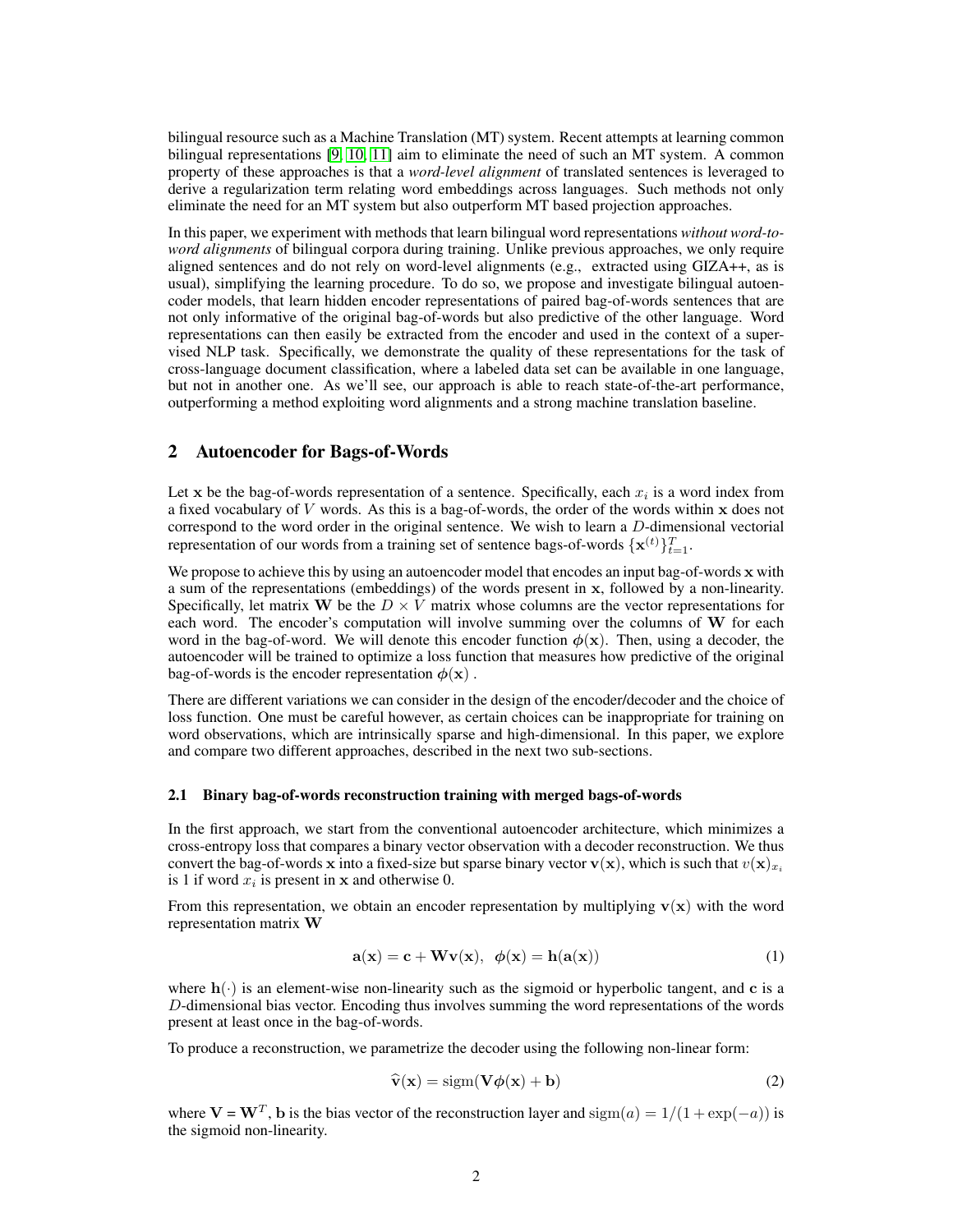Then, the reconstruction is compared to the original binary bag-of-words as follows:

$$
\ell(\mathbf{v}(\mathbf{x})) = -\sum_{i=1}^{V} v(\mathbf{x})_i \log(\widehat{v}(\mathbf{x})_i) + (1 - v(\mathbf{x})_i) \log(1 - \widehat{v}(\mathbf{x})_i).
$$
 (3)

Training proceeds by optimizing the sum of reconstruction cross-entropies across the training set, *e.g.*, using stochastic or mini-batch gradient descent.

Note that, since the binary bags-of-words are very high-dimensional (the dimensionality corresponds to the size of the vocabulary, which is typically large), the above training procedure which aims at reconstructing the complete binary bag-of-word, will be slow. Since we will later be training on millions of sentences, training on each individual sentence bag-of-words will be expensive.

Thus, we propose a simple trick, which exploits the bag-of-words structure of the input. Assuming we are performing mini-batch training (where a mini-batch contains a list of the bags-of-words of adjacent sentences), we simply propose to merge the bags-of-words of the mini-batch into a single bag-of-words and perform an update based on that merged bag-of-words. The resulting effect is that each update is as efficient as in stochastic gradient descent, but the number of updates per training epoch is divided by the mini-batch size . As we'll see in the experimental section, this trick produces good word representations, while sufficiently reducing training time. We note that, additionally, we could have used the stochastic approach proposed by Dauphin et al. [18] for reconstructing binary bag-of-words representations of documents, to further improve the efficiency of training. They use importance sampling to avoid reconstructing the whole V -dimensional input vector.

#### 2.2 Tree-based decoder training

The previous autoencoder architecture worked with a binary vectorial representation of the input bag-of-words. In the second autoencoder architecture we investigate, we consider an architecture that instead works with the bag (unordered list) representation more directly.

First, the encoder representation will now involve a sum of the representation of all words, reflecting the relative frequency of each word:

$$
\mathbf{a}(\mathbf{x}) = \mathbf{c} + \sum_{i=1}^{|\mathbf{x}|} \mathbf{W}_{\cdot,x_i}, \ \ \phi(\mathbf{x}) = \mathbf{h}(\mathbf{a}(\mathbf{x})) \ . \tag{4}
$$

Moreover, decoder training will assume that, from the decoder's output, we can obtain a probability distribution  $p(\hat{x}|\phi(x))$  over any word  $\hat{x}$  observed at the reconstruction output layer. Then, we can treat the input bag-of-words as a  $|x|$ -trials multinomial sample from that distribution and use as the reconstruction loss its negative log-likelihood:

$$
\ell(\mathbf{x}) = \sum_{i=1}^{V} -\log p(\widehat{x} = x_i | \boldsymbol{\phi}(\mathbf{x})).
$$
\n(5)

We now must ensure that the decoder can compute  $p(\hat{x} = x_i | \phi(\mathbf{x}))$  efficiently from  $\phi(\mathbf{x})$ . Specifi-<br>cally we'd like to avoid a procedure scaling linearly with the vocabulary size V since V will be very cally, we'd like to avoid a procedure scaling linearly with the vocabulary size  $V$ , since  $V$  will be very large in practice. This precludes any procedure that would compute the numerator of  $p(\hat{x} = w | \phi(\mathbf{x}))$ for each possible word  $w$  separately and normalize it so it sums to one.

We instead opt for an approach borrowed from the work on neural network language models [19, 20]. Specifically, we use a probabilistic tree decomposition of  $p(\hat{x} = x_i | \phi(\mathbf{x}))$ . Let's assume each word<br>has been placed at the leaf of a binary tree. We can then treat the sampling of a word as a stochastic has been placed at the leaf of a binary tree. We can then treat the sampling of a word as a stochastic path from the root of the tree to one of the leaves.

We denote as  $\mathbf{l}(x)$  the sequence of internal nodes in the path from the root to a given word x, with  $l(x)$ <sub>1</sub> always corresponding to the root. We will denote as  $\pi(x)$  the vector of associated left/right branching choices on that path, where  $\pi(x)_k = 0$  means the path branches left at internal node  $l(x)_k$ and otherwise branches right if  $\pi(x)_k = 1$ . Then, the probability  $p(\hat{x} = x|\phi(\mathbf{x}))$  of reconstructing a certain word  $x$  observed in the bag-of-words is computed as

$$
p(\widehat{x}|\boldsymbol{\phi}(\mathbf{x})) = \prod_{k=1}^{|\boldsymbol{\pi}(\widehat{x})|} p(\boldsymbol{\pi}(\widehat{x})_k|\boldsymbol{\phi}(\mathbf{x}))
$$
\n(6)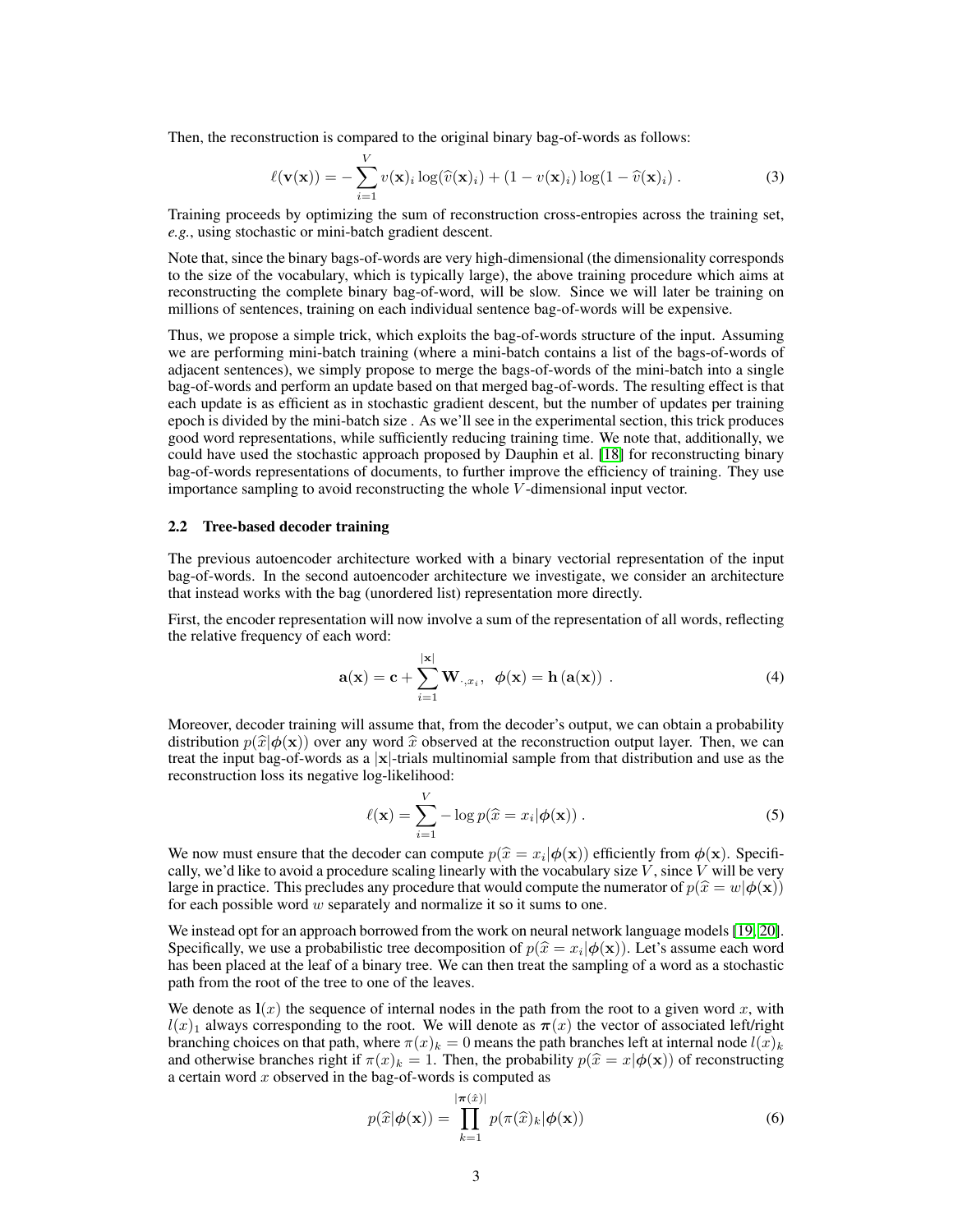where  $p(\pi(\hat{x})_k|\phi(\mathbf{x}))$  is output by the decoder. By using a full binary tree of words, the number of different decoder outputs required to compute  $p(\hat{x}|\phi(x))$  will be logarithmic in the vocabulary size V. Since there are |x| words in the bag-of-words, at most  $O(|x| \log V)$  outputs are required from the decoder. This is of course a worst case scenario, since words will share internal nodes between their paths, for which the decoder output can be computed just once. As for organizing words into a tree, as in Larochelle and Lauly [21] we used a random assignment of words to the leaves of the full binary tree, which we have found to work well in practice.

Finally, we need to choose a parametrized form for the decoder. We choose the following form:

$$
p(\pi(\widehat{x})_k = 1 | \boldsymbol{\phi}(\mathbf{x})) = \text{sign}(b_{l(\widehat{x}_i)_k} + \mathbf{V}_{l(\widehat{x}_i)_k}, \boldsymbol{\phi}(\mathbf{x}))
$$
(7)

where b is a (V-1)-dimensional bias vector and V is a (V – 1) × D matrix. Each left/right branching probability is thus modeled with a logistic regression model applied on the encoder representation of the input bag-of-words  $\phi(\mathbf{x})$ .

## 3 Bilingual autoencoders

Let's now assume that for each sentence bag-of-words x in some source language  $X$ , we have an associated bag-of-words y for this sentence translated in some target language Y by a human expert.

Assuming we have a training set of such  $(x, y)$  pairs, we'd like to use it to learn representations in both languages that are aligned, such that pairs of translated words have similar representations.

To achieve this, we propose to augment the regular autoencoder proposed in Section 2 so that, from the sentence representation in a given language, a reconstruction can be attempted of the original sentence in the other language. Specifically, we now define language specific word representation matrices  $W^x$  and  $W^y$ , corresponding to the languages of the words in x and y respectively. Let  $V^{\mathcal{X}}$  and  $V^{\mathcal{Y}}$  also be the number of words in the vocabulary of both languages, which can be different. The word representations however are of the same size  $D$  in both languages. For the binary reconstruction autoencoder, the bag-of-words representations extracted by the encoder become

$$
\phi(\mathbf{x}) = \mathbf{h} (\mathbf{c} + \mathbf{W}^{\mathcal{X}} \mathbf{v}(\mathbf{x})) \ , \ \phi(\mathbf{y}) = \mathbf{h} (\mathbf{c} + \mathbf{W}^{\mathcal{Y}} \mathbf{v}(\mathbf{y}))
$$

and are similarly extended for the tree-based autoencoder. Notice that we share the bias c before the non-linearity across encoders, to encourage the encoders in both languages to produce representations on the same scale.

From the sentence in either languages, we want to be able to perform a reconstruction of the original sentence in both the languages. In particular, given a representation in any language, we'd like a decoder that can perform a reconstruction in language  $X$  and another decoder that can reconstruct in language *Y*. Again, we use decoders of the form proposed in either Section 2.1 or 2.2 (see Figure 1), but let the decoders of each language have their own parameters  $(\mathbf{b}^{\mathcal{X}}, \mathbf{V}^{\mathcal{X}})$  and  $(\mathbf{b}^{\mathcal{Y}}, \mathbf{V}^{\mathcal{Y}})$ .

This encoder/decoder decomposition structure allows us to learn a mapping within each language and across the languages. Specifically, for a given pair  $(x, y)$ , we can train the model to (1) construct y from x (loss  $\ell(x, y)$ ), (2) construct x from y (loss  $\ell(y, x)$ ), (3) reconstruct x from itself (loss  $\ell(x)$ ) and (4) reconstruct y from itself (loss  $\ell(y)$ ). We follow this approach in our experiments and optimize the sum of the corresponding 4 losses during training.

#### 3.1 Joint reconstruction and cross-lingual correlation

We also considered incorporating two additional terms to the loss function, in an attempt to favour even more meaningful bilingual representations:

$$
\ell(\mathbf{x}, \mathbf{y}) + \ell(\mathbf{y}, \mathbf{x}) + \ell(\mathbf{x}) + \ell(\mathbf{y}) + \beta \ell([\mathbf{x}, \mathbf{y}], [\mathbf{x}, \mathbf{y}]) - \lambda \cdot cor(\mathbf{a}(\mathbf{x}), \mathbf{a}(\mathbf{y}))
$$
(8)

The term  $\ell([x, y], [x, y])$  is simply a joint reconstruction term, where both languages are simultanouesly presented as input and reconstructed. The second term  $cor(\mathbf{a}(\mathbf{x}), \mathbf{a}(\mathbf{y}))$  encourages correlation between the representation of each language. It is the sum of the scalar correlations between each pair  $a(\mathbf{x})_k, a(\mathbf{y})_k$ , across all dimensions k of the vectors  $\mathbf{a}(\mathbf{x}), \mathbf{a}(\mathbf{y})^1$ . To obtain a stochastic estimate of the correlation, during training, small mini-batches are used.

<sup>&</sup>lt;sup>1</sup>While we could have applied the correlation term on  $\phi(\mathbf{x}), \phi(\mathbf{y})$  directly, applying it to the pre-activation function vectors was found to be more numerically stable.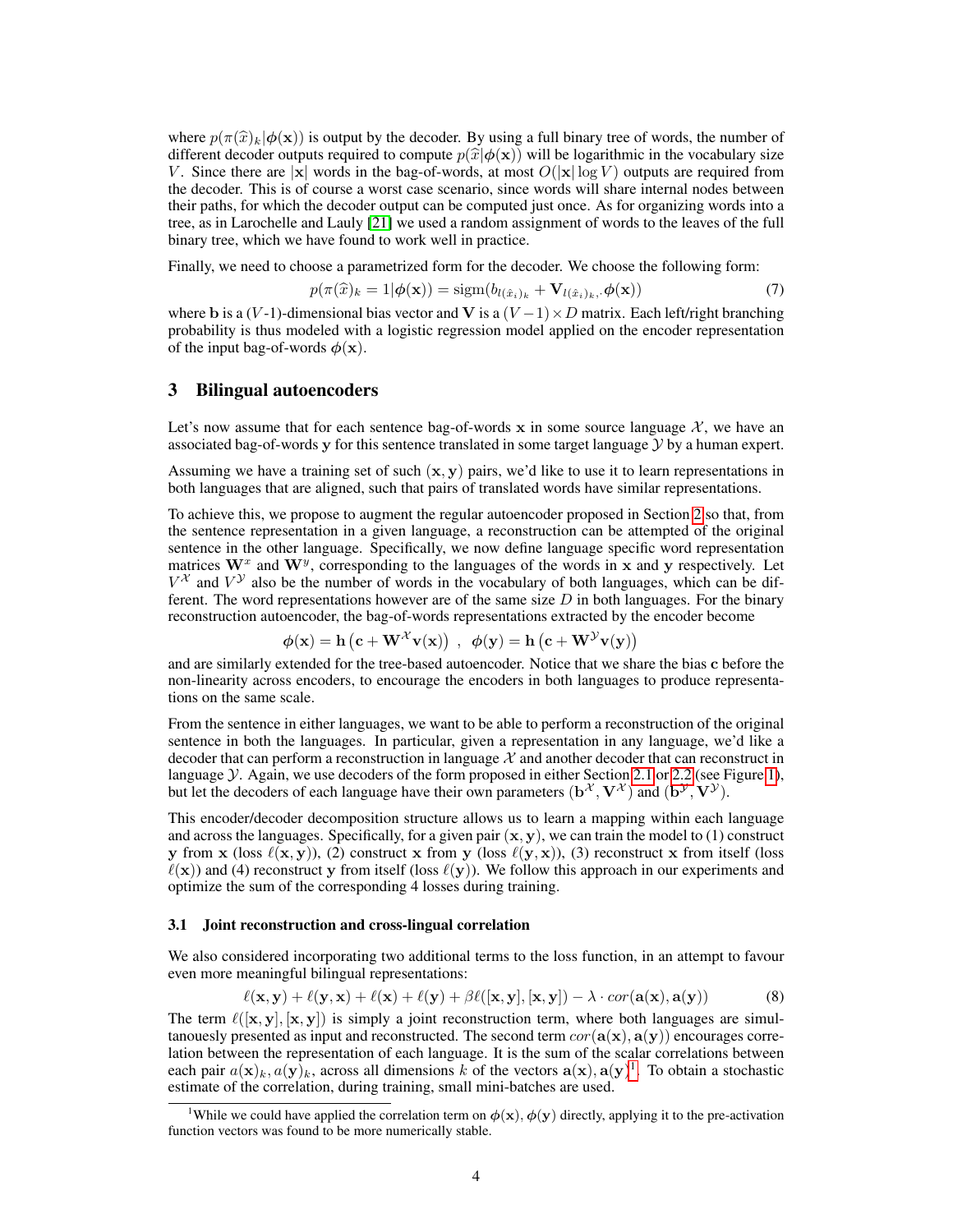

Figure 1: Left: Bilingual autoencoder based on the binary reconstruction error. Right: Tree-based bilingual autoencoder. In this example, they both reconstruct the bag-of-words for the English sentence "*the dog barked*" from its French translation "*le chien a jappe´*".

#### 3.2 Document representations

Once we learn the language specific word representation matrices  $W^x$  and  $W^y$  as described above, we can use them to construct document representations, by using their columns as word vector representations. Given a document d written in language  $\mathcal{Z} \in \{X, Y\}$  and containing m words,  $z_1, z_2, \ldots, z_m$ , we represent it as the tf-idf weighted sum of its words' representations  $\psi(\mathbf{d}) =$  $\sum_{i=1}^{m}$  *tf-idf*( $z_i$ )  $\cdot$  **W** $\frac{z^2}{z^2}$ . We use the document representations thus obtained to train our document classifiers, in the cross-lingual document classification task described in Section 5.

## 4 Related Work

Recent work that has considered the problem of learning bilingual representations of words usually has relied on word-level alignments. Klementiev et al. [9] propose to train simultaneously two neural network languages models, along with a regularization term that encourages pairs of frequently aligned words to have similar word embeddings. Thus, the use of this regularization term requires to first obtain word-level alignments from parallel corpora. Zou et al. [10] use a similar approach, with a different form for the regularizer and neural network language models as in [5]. In our work, we specifically investigate whether a method that does not rely on word-level alignments can learn comparably useful multilingual embeddings in the context of document classification.

Looking more generally at neural networks that learn multilingual representations of words or phrases, we mention the work of Gao et al. [22] which showed that a useful linear mapping between *separately trained* monolingual skip-gram language models could be learned. They too however rely on the specification of pairs of words in the two languages to align. Mikolov et al. [11] also propose a method for training a neural network to learn useful representations of phrases, in the context of a phrase-based translation model. In this case, phrase-level alignments (usually extracted from word-level alignments) are required. Recently, Hermann and Blunsom [23], [24] proposed neural network architectures and a margin-based training objective that, as in this work, does not rely on word alignments. We will briefly discuss this work in the experiments section.

## 5 Experiments

The techniques proposed in this paper enable us to learn bilingual embeddings which capture crosslanguage similarity between words. We propose to evaluate the quality of these embeddings by using them for the task of cross-language document classification. We followed closely the setup used by Klementiev et al. [9] and compare with their method, for which word representations are publicly available<sup>2</sup>. The set up is as follows. A labeled data set of documents in some language  $\mathcal X$  is available to train a classifier, however we are interested in classifying documents in a different language  $\mathcal Y$ at test time. To achieve this, we leverage some bilingual corpora, which is not labeled with any

<sup>2</sup>[http://people.mmci.uni-saarland.de/˜aklement/data/distrib/](http://people.mmci.uni-saarland.de/~aklement/data/distrib/)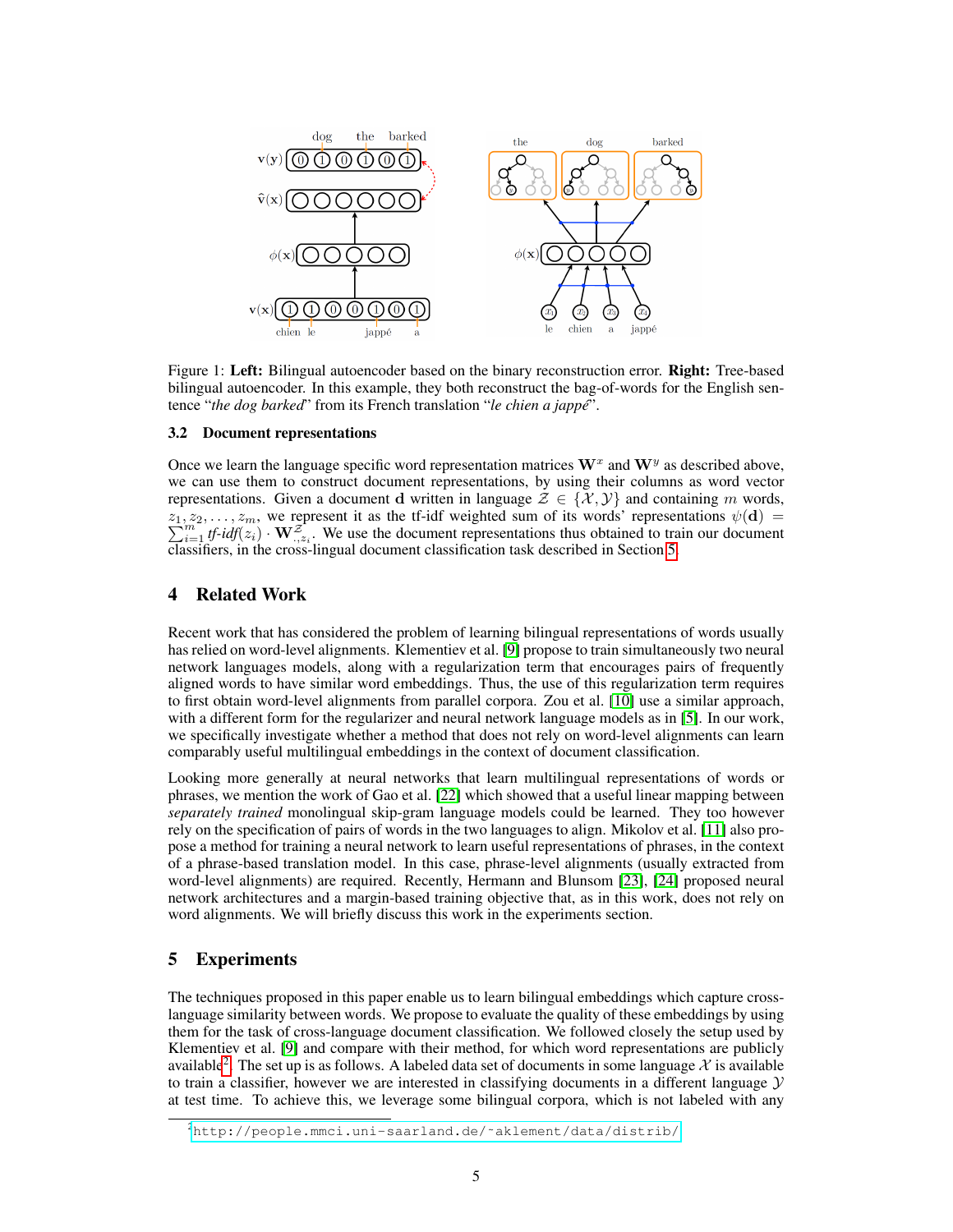document-level categories. This bilingual corpora is used to learn document representations that are coherent between languages  $X$  and  $Y$ . The hope is thus that we can successfully apply the classifier trained on document representations for language  $X$  directly to the document representations for language  $\mathcal Y$ . Following this setup, we performed experiments on 3 data sets of language pairs: English/German (EN/DE), English/French (EN/FR) and English/Spanish (EN/ES).

## 5.1 Data

For learning the bilingual embeddings, we used sections of the Europarl corpus [25] which contains roughly 2 million parallel sentences. We considered 3 language pairs. We used the same preprocessing as used by Klementiev et al. [9]. We tokenized the sentences using NLTK [26], removed punctuations and lowercased all words. We did not remove stopwords.

As for the labeled document classification data sets, they were extracted from sections of the Reuters RCV1/RCV2 corpora, again for the 3 pairs considered in our experiments. Following Klementiev et al. [9], we consider only documents which were assigned exactly one of the 4 top level categories in the topic hierarchy (CCAT, ECAT, GCAT and MCAT). These documents are also pre-processed using a similar procedure as that used for the Europarl corpus. We used the same vocabularies as those used by Klementiev et al. [9] (varying in size between 35, 000 and 50, 000).

For each pair of languages, our overall procedure for cross-language classification can be summarized as follows:

**Train representation:** Train bilingual word representations  $W^x$  and  $W^y$  on sentence pairs extracted from Europarl for languages  $\mathcal X$  and  $\mathcal Y$ . Optionally, we also use the monolingual documents from RCV1/RCV2 to reinforce the monolingual embeddings (this choice is cross-validated). These non-parallel documents can be used through the losses  $\ell(x)$  and  $\ell(y)$  (*i.e.* by reconstructing x from x or y from y). Note that Klementiev et al. [9] also used this data when training word representations.

**Train classifier:** Train document classifier on the Reuters training set for language  $X$ , where documents are represented using the word representations  $W^x$  (see Section 3.2). As in Klementiev et al. [9] we used an averaged perceptron trained for 10 epochs, for all the experiments.

Test-time classification: Use the classifier trained in the previous step on the Reuters test set for language  $Y$ , using the word representations  $W<sup>y</sup>$  to represent the documents.

We trained the following autoencoders<sup>3</sup>: BAE-cr which uses reconstruction error based decoder training (see Section 2.1) and **BAE-tr** which uses tree-based decoder training (see Section 2.2).

Models were trained for up to 20 epochs using the same data as described earlier. BAE-cr used mini-batch (of size 20) stochastic gradient descent, while BAE-tr used regular stochastic gradient. All results are for word embeddings of size  $D = 40$ , as in Klementiev et al. [9]. Further, to speed up the training for BAE-cr we merged each 5 adjacent sentence pairs into a single training instance, as described in Section 2.1. For all language pairs, the joint reconstruction  $\beta$  was fixed to 1 and the cross-lingual correlation factor  $\lambda$  to 4 for BAE-cr. For BAE-tr, none of these additional terms were found to be particularly beneficial, so we set their weights to 0 for all tasks. The other hyperparameters were tuned to each task using a training/validation set split of 80% and 20% and using the performance on the validation set of an averaged perceptron trained on the smaller training set portion (notice that this corresponds to a monolingual classification experiment, since the general assumption is that no labeled data is available in the test set language).

## 5.2 Comparison of the performance of different models

We now present the cross language classification results obtained by using the embeddings produced by our two autoencoders. We also compare our models with the following approaches:

Klementiev et al.: This model uses word embeddings learned by a multitask neural network language model with a regularization term that encourages pairs of frequently aligned words to have similar word embeddings. From these embeddings, document representations are computed as described in Section 3.2.

 $3$ Our word representations and code are available at <http://www.sarathchandar.in/crl.html>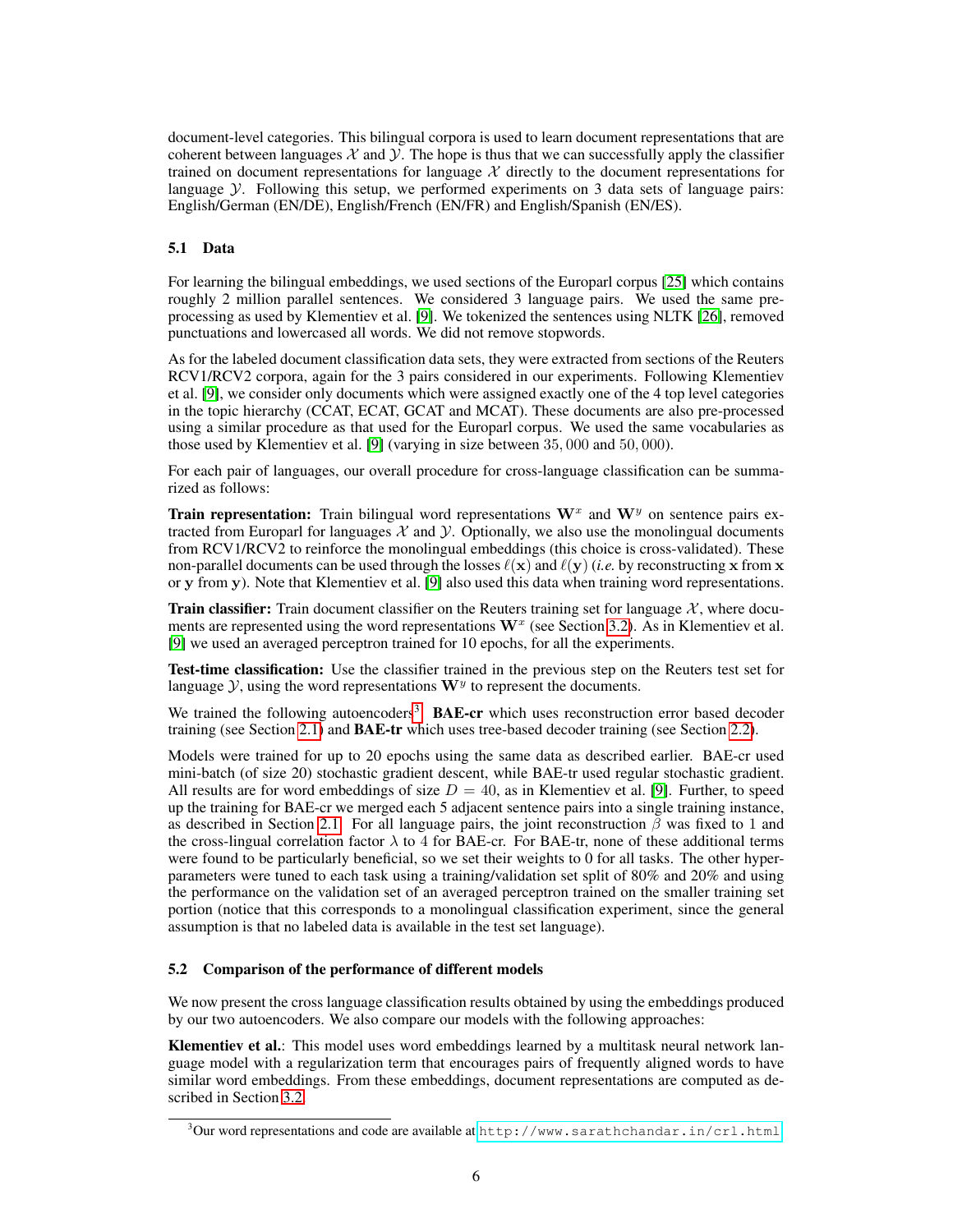|                       | $EN \rightarrow DE$ | $DE \rightarrow EN$ | $EN \rightarrow FR$ | $FR \rightarrow EN$ | $EN \rightarrow ES$ | $ES \rightarrow EN$ |
|-----------------------|---------------------|---------------------|---------------------|---------------------|---------------------|---------------------|
| <b>BAE-tr</b>         | 81.8                | 60.1                | 70.4                | 61.8                | 59.4                | 60.4                |
| BAE-cr                | 91.8                | 74.2                | 84.6                | 74.2                | 49.0                | 64.4                |
| Klementiev et al.     | 77.6                | 71.1                | 74.5                | 61.9                | 31.3                | 63.0                |
| <b>MT</b>             | 68.1                | 67.4                | 76.3                | 71.1                | 52.0                | 58.4                |
| <b>Majority Class</b> | 46.8                | 46.8                | 22.5                | 25.0                | 15.3                | 22.2                |

Table 1: Cross-lingual classification accuracy for 3 language pairs, with 1000 labeled examples.

Table 2: Example English words along with the closest words both in English (EN) and German (DE), using the Euclidean distance between the embeddings learned by BAE-cr.

| Word          | Lang | <b>Nearest neighbors</b>     | Word      | Lang            | <b>Nearest neighbors</b>   |  |
|---------------|------|------------------------------|-----------|-----------------|----------------------------|--|
| <i>anuary</i> | EN   | january, march, october      | oil       | EN              | oil, supply, supplies, gas |  |
|               | DE   | januar, märz, oktober        |           | $\overline{DE}$ | öl, boden, befindet, gerät |  |
| president     | EN   | president, i, mr, presidents | microsoft | EN              | microsoft, cds, insider    |  |
|               | DE   | präsident, präsidentin       |           | $\overline{DE}$ | microsoft, cds, warner     |  |
| said          | EN   | said, told, say, believe     | market    | EN              | market, markets, single    |  |
|               | DE   | gesagt, sagte, sehr, heute   |           | DE              | markt, marktes, märkte     |  |

MT: Here, test documents are translated to the language of the training documents using a standard phrase-based MT system, MOSES<sup>4</sup> which was trained using default parameters and a 5-gram language model on the Europarl corpus (same as the one used for inducing our bilingual embeddings).

Majority Class: Test documents are simply assigned the most frequent class in the training set.

For the EN/DE language pairs, we directly report the results from Klementiev et al. [9]. For the other pairs (not reported in Klementiev et al. [9]), we used the embeddings available online and performed the classification experiment ourselves. Similarly, we generated the MT baseline ourselves.

Table 1 summarizes the results. They were obtained using 1000 RCV training examples. We report results in both directions, *i.e.* language  $X$  to  $Y$  and vice versa. The best performing method is always either BAE-cr or BAE-tr, with BAE-cr having the best performance overall. In particular, BAE-cr often outperforms the approach of Klementiev et al. [9] by a large margin.

We also mention the recent work of Hermann and Blunsom [23], who proposed two neural network architectures for learning word and document representations using sentence-aligned data only. Instead of an autoencoder paradigm, they propose a margin-based objective that aims to make the representation of aligned sentences closer than non-aligned sentences. While their trained embeddings are not publicly available, they report results for the EN/DE classification experiments, with representations of the same size as here  $(D = 40)$  and trained on 500K EN/DE sentence pairs. Their best model reaches accuracies of 83.7% and 71.4% respectively for the EN  $\rightarrow$  DE and DE  $\rightarrow$  EN tasks. One clear advantage of our model is that unlike their model, it can use additional monolingual data. Indeed, when we train BAE-cr with 500k EN/DE sentence pairs, plus monolingual RCV documents (which come at no additional cost), we get accuracies of 87.9% ( $EN \rightarrow DE$ ) and 76.7%  $(DE \rightarrow EN)$ , still improving on their best model. If we do not use the monolingual data, BAE-cr's performance is worse but still competitive at 86.1% for  $EN \rightarrow DE$  and 68.8% for  $DE \rightarrow EN$ .

We also evaluate the effect of varying the amount of supervised training data for training the classifier. For brevity, we report only the results for the EN/DE pair, which are summarized in Figure 2. We observe that BAE-cr clearly outperforms the other models at almost all data sizes. More importantly, it performs remarkably well at very low data sizes (100), suggesting it learns very meaningful embeddings, though the method can still benefit from more labeled data (as in the  $DE \rightarrow EN$  case).

Table 2 also illustrates the properties captured within and across languages, for the EN/DE pair<sup>5</sup>. For a few English words, the words with closest word representations (in Euclidean distance) are shown, for both English and German. We observe that words that form a translation pair are close, but also that close words within a language are syntactically/semantically similar as well.

<sup>4</sup><http://www.statmt.org/moses/>

<sup>&</sup>lt;sup>5</sup>See also the supplementary material for a t-SNE visualization of the word representations.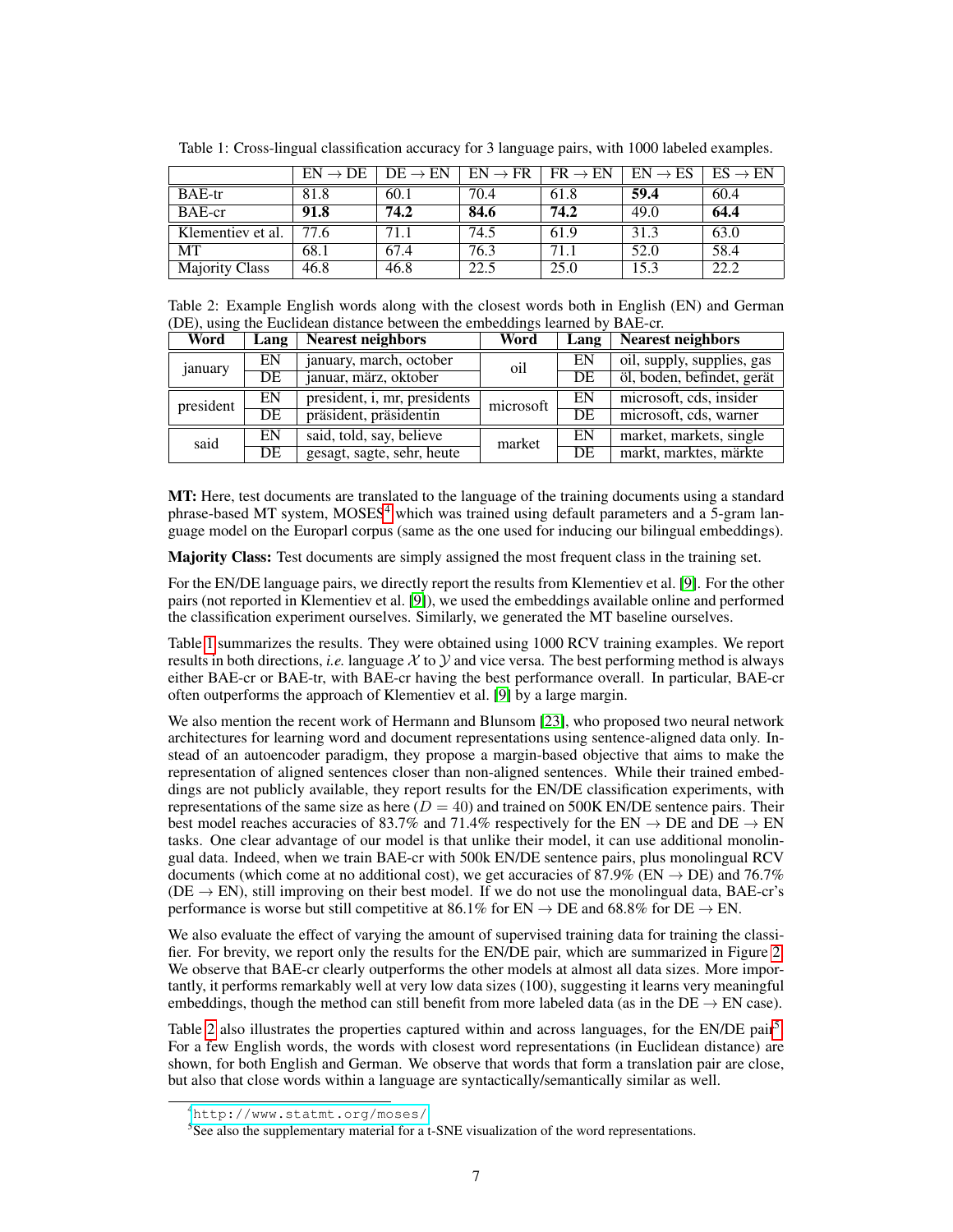

Figure 2: Cross-lingual classification accuracy results, from  $EN \to DE$  (left), and  $DE \to EN$  (right).

The excellent performance of BAE-cr suggests that merging several sentences into single bags-ofwords can still yield good word embeddings. In other words, not only we do not need to rely on word-level alignments, but exact sentence-level alignment is also not essential to reach good performances. We experimented with the merging of 5, 25 and 50 adjacent sentences (see the supplementary material). Generally speaking, these experiments also confirm that even coarser merges can sometimes not be detrimental. However, for certain language pairs, there can be an important decrease in performance. On the other hand, when comparing the performance of BAE-tr with the use of 5-sentences merges, no substantial impact is observed.

# 6 Conclusion and Future Work

We presented evidence that meaningful bilingual word representations could be learned without relying on word-level alignments or using fairly coarse sentence-level alignments. In particular, we showed that even though our model does not use word level alignments, it is able to reach state-ofthe-art performance, even compared to a method that exploits word-level alignments. In addition, it also outperforms a strong machine translation baseline.

For future work, we would like to investigate extensions of our bag-of-words bilingual autoencoder to bags-of-n-grams, where the model would also have to learn representations for short phrases. Such a model should be particularly useful in the context of a machine translation system. We would also like to explore the possibility of converting our bilingual model to a multilingual model which can learn common representations for multiple languages given different amounts of parallel data between these languages.

## Acknowledgement

We would like to thank Alexander Klementiev and Ivan Titov for providing the code for the classifier and data indices. This work was supported in part by Google.

## References

- [1] Kristina Toutanova, Dan Klein, Christopher D. Manning, and Yoram Singer. Feature-rich part-of-speech tagging with a cyclic dependency network. In *Proceedings of the 2003 Conference of the North American Chapter of the Association for Computational Linguistics*, NAACL '03, pages 173–180, 2003.
- [2] Richard Socher, John Bauer, Christopher D. Manning, and Ng Andrew Y. Parsing with compositional vector grammars. In *Proceedings of the 51st Annual Meeting of the Association for Computational Linguistics (Volume 1: Long Papers)*, pages 455–465, Sofia, Bulgaria, August 2013.
- [3] Bing Liu. *Sentiment Analysis and Opinion Mining*. Synthesis Lectures on Human Language Technologies. Morgan & Claypool Publishers, 2012.